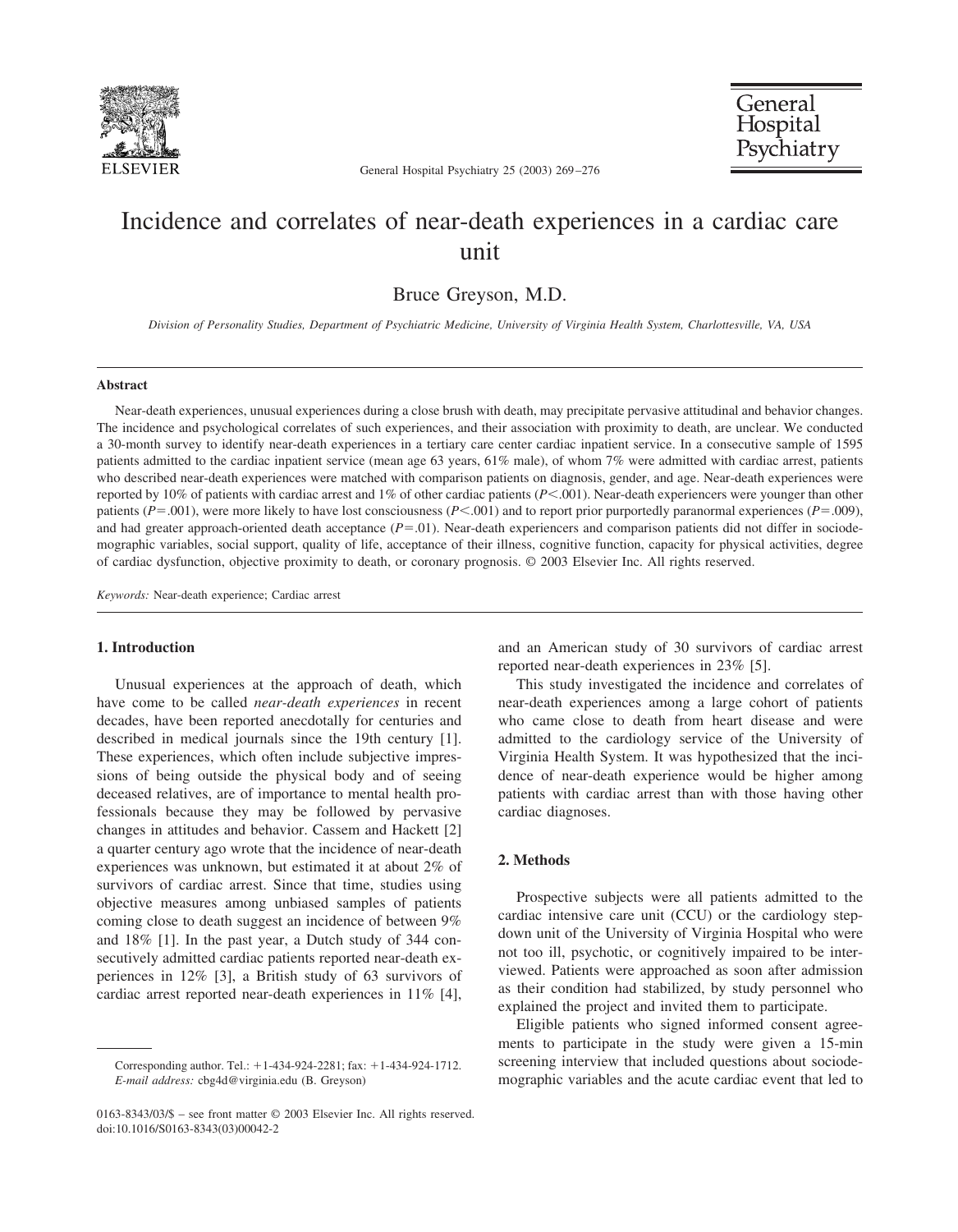hospitalization, and the NDE Scale [\[6\],](#page-6-0) a 16-item multiplechoice instrument that significantly differentiates persons who have near-death experiences during a close brush with death from those who do not [\[7\].](#page-6-0) The scale includes questions about cognitive processes (e.g., sense of time speeding or slowing), affective processes (e.g., feelings of peace or pleasantness), purportedly paranormal experiences (e.g., sense of separation from the physical body), and experienced transcendence (e.g., sense of being in an unearthly realm or dimension of existence).

Those patients who scored 7 or more points on the NDE Scale were assigned to the *experiencer group*. The remaining patients were assigned to the *nonexperiencer group.* Following the identification of each member of the experiencer group, the next nonexperiencer group patient who matched that experiencer in age (within 5 years), gender, and primary diagnosis was assigned to the *matched control group.*

All members of the experiencer group and the matched control group were given a second, extended interview to assess their cognitive function, quality of life, attitudes toward life and death, and prior unusual experiences. This extended interview took between 30 and 60 min, and included the following measures:

- 1. Cognitive function was assessed with the Mini-Mental State Exam [\[8\],](#page-6-0) a standard instrument for quantitative assessment.
- 2. Quality of life prior to the acute cardiac event was assessed with: a) the Duke Activity Status Index [\[9\],](#page-6-0) a 12-item scale of capacity for physical activities that is highly correlated with peak oxygen uptake; b) the Network Support Scales [\[10\],](#page-6-0) brief measures of instrumental support, problem-oriented emotional support, and nonproblem-oriented emotional support, developed to assess susceptibility to coronary artery disease; and, c) the Perceived Quality of Life Scale [\[11\],](#page-6-0) an 11-item measure of need satisfaction developed among intensive care patients.
- 3. Attitudes toward their illness and toward death were assessed with; a) the Acceptance of Illness Scale, a 15-item Likert scale developed for this study based on prior analysis of narrative descriptions of acceptance of cardiac disease [\[12\];](#page-6-0) and, b) the Death Attitudes Profile [\[13\]](#page-6-0) a 21-item Likert scale that measures Fear of Death and Dying; Approach-Oriented Death Acceptance, reflecting views of death as a passage to a pleasant state; Escape-Oriented Death Acceptance, reflecting views of death as escape from painful existence; and Neutral Death Acceptance, reflecting views of death as a reality neither welcomed nor feared.
- 4. Prior unusual experiences that may predispose patients to near-death experiences were assessed with a 19-item short form of the Survey of Psi Experiences [\[14\],](#page-6-0) which addresses "psychic" experiences such as purported extrasensory perception, purported para-

normal experiences such as déjà vu, altered states of consciousness such as dreams, and related activities such as meditation.

Further information obtained from patients' medical records was used to determine; a) the severity of myocardial dysfunction on a standardized 4-point scale [\[15\]](#page-6-0) of "cardiogenic shock," "severe heart failure," "heart failure," and "no heart failure"; b) the Coronary Prognostic Index [\[16\],](#page-6-0) a weighted index based on sex, age, past history, cardiogenic shock, heart failure, electrocardiogram, and cardiac rhythm; and, c) proximity to death on a 4-point scale of "loss of vital signs," "progression to loss of vital signs likely without medical intervention," "condition serious but not near death," and "condition not serious." These evaluations of the medical records were performed independently by two physicians or a physician and a nurse, both of whom were blind to patients' group assignment. In the event of disagreement on these ratings, the two raters were required to discuss the case until they reached consensus.

Characteristics assessed as continuous variables are presented as means  $\pm$  SD, and were analyzed with two-sided *t* tests. Characteristics assessed as categorical variables are presented as number of patients (% of group), and were analyzed with  $\chi^2$  tests. Data derived from the screening interview were used to compare the near-death experiencers with the matched control group, and to compare the experiencers with the entire nonexperiencer group. Data derived from the extended interview and from the medical records were used to compare the near-death experiencers with the matched control group only. All analyses were performed with SPSS software, version 10.1 (SPSS Inc., Chicago, IL).

This study was approved by the Human Investigation Committee of the University of Virginia Health System.

## **3. Results**

The mean age of the 1595 patients interviewed was 63 years  $\pm$  13; 970 patients (61%) were male. A total of 459 patients (29%) were employed, and 353 (22%) lived alone.

Of the 1595 patients, 675 (42%) were admitted to the cardiac intensive care unit (CCU); the rest were admitted directly to a step-down cardiac unit. Screening interviews were conducted in the CCU for 246 patients (15%) and on the step-down unit for the remaining patients. Screening interviews were conducted  $3.8 \pm 3.9$  days after admission; 90% of them were conducted within 6 days of admission.

One hundred and sixteen patients (7%) were admitted with a primary diagnosis of cardiac arrest, including ventricular fibrillation, asystole, and sustained ventricular tachycardia; 490 (31%) with myocardial infarction; 624 (39%) with unstable angina; and 365 (23%) with other cardiac diagnoses, including arrythmias, congestive heart failure, syncope, heart block, pacemaker malfunction, cardiomyopathy, coronary artery disease, and valvular disease.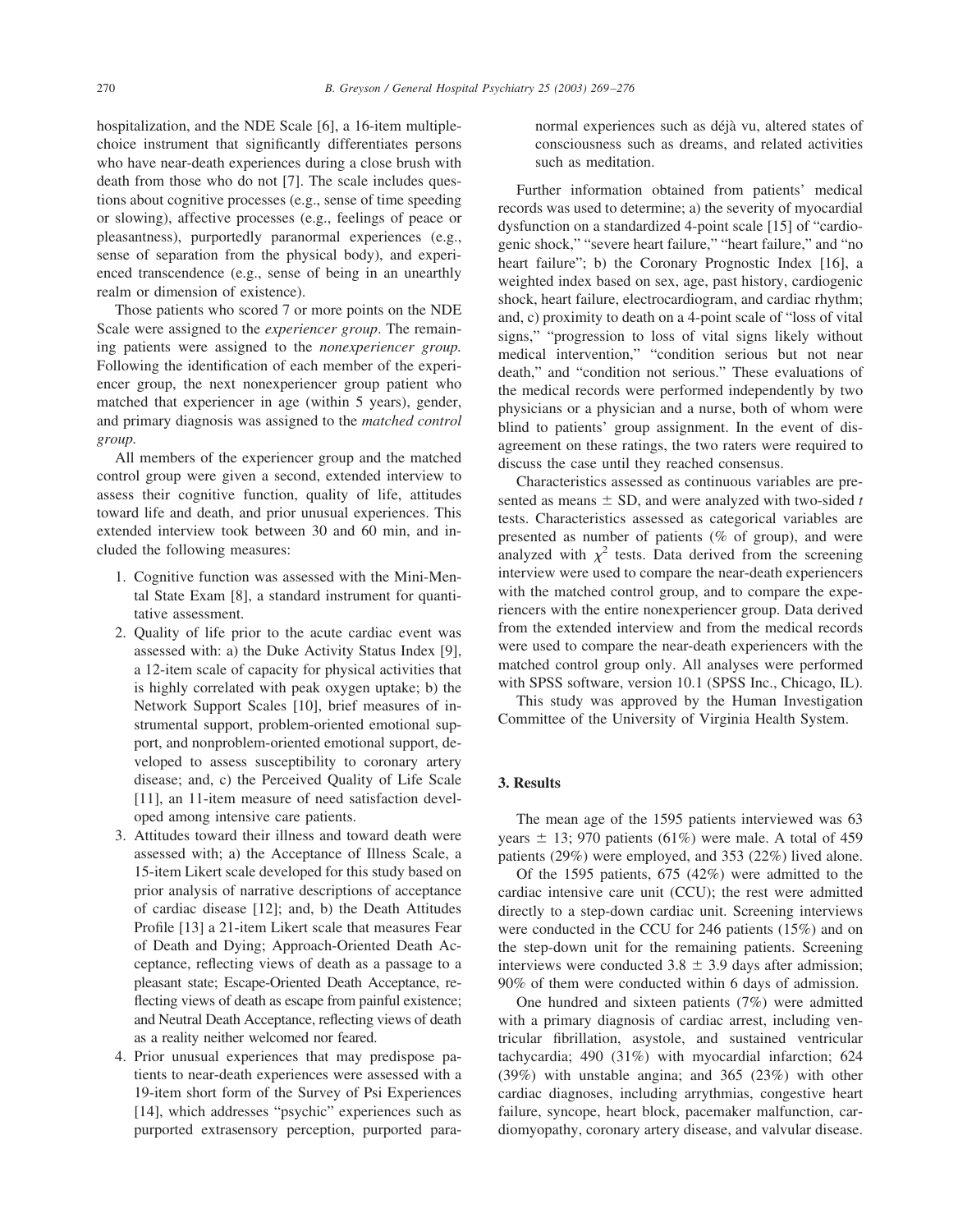Loss of consciousness was reported by 302 patients (19%), diminution of consciousness by an additional 423 patients (27%), and normal consciousness by 870 patients (55%). 37 patients (2%) described themselves as having died, 245 (15%) as having been "close to death," 428 (27%) as "not close to death," and 885 (56%) could not say how close they had come to death.

Of the 1595 patients interviewed, 27 scored 7 or more points on the NDE Scale; those were assigned to the experiencer group. The remaining 1568 patients were assigned to the nonexperiencer group. Control patients matched to members of the experiencer group on age, gender, and primary diagnosis were identified for only 23 of the 27 near-death experiencers. No patients were found in the nonexperiencer group who met matching criteria for the remaining 4 near-death experiencers.

In addition to the 27 patients (2%) who scored 7 or more points on the NDE Scale in their description of an experience occurring during the current cardiac episode, 81 additional patients (5%) described near-death experiences that had occurred prior to the current episode; those patients were not included in the experiencer group for the present study. Every patient who reported a near-death experience scored 7 or higher on the NDE Scale, whereas no patient who denied having a near-death experience did so.

Near-death experiencers, comprising 2% of the entire sample, included 10% of patients admitted with cardiac arrest, 1% of those with myocardial infarction, 1% of those with unstable angina, and 1% of those with other cardiac diagnoses.

Baseline characteristics of the sample are presented in [Table 1.](#page-3-0) The near-death experiencers were significantly younger than the nonexperiencer group, but no significant differences were observed in demographic variables of gender, percent employed at the time of admission, or percent living alone.

Near-death experiencers did not differ significantly from nonexperiencers matched on age, gender, and diagnosis on premorbid health status, as assessed by the Duke Activity Status Index measuring capacity for physical activity, the Perceived Quality of Life Scale measuring self-reported life satisfaction, and the Network Support Scales measuring interpersonal support networks.

The percent of near-death experiences admitted to the CCU was significantly higher than the percent of all nonexperiencers, indicating greater severity of illness; but it was not higher than the percent of nonexperiencers matched on age, gender, and diagnosis. The distribution of diagnoses differed significantly between the near-death experiencers and nonexperiencers, with cardiac arrest being over-represented among the experiencers.

Self-reported descriptions of state of consciousness during the cardiac event differed significantly between the near-death experiencers and nonexperiencers, including those in the matched control group, with near-death experiencers more frequently describing loss of consciousness. Self-reported closeness to death also differed significantly

between the near-death experiencers and the nonexperiencers, including those in the matched control group, with near-death experiencers more frequently reporting that they had died or been close to death. Based on review of their medical records, the near-death experiencers and matched nonexperiencers did not differ statistically on the 4-point scale of objective proximity to death, the classification of cardiac dysfunction, or the Coronary Prognostic Index.

The screening interview was conducted for near-death experiencers significantly later after admission than for nonexperiencers, indicating more time required for clinical stabilization, but not later than the screening interviews for nonexperiencers in the matched control group. Near-death experiencers did not differ significantly from nonexperiencers matched on age, gender, and diagnosis on the Mini-Mental State Exam, measuring cognitive function.

As dictated by the criteria for assignment to study group, scores on the NDE Scale were significantly higher among near-death experiencers than among nonexperiencers; the difference was greater than two orders of magnitude. [Table](#page-4-0) [2](#page-4-0) presents the frequency of individual elements of neardeath experiences among the experiencers, the matched control group, and the entire nonexperiencer group. Differences between the near-death experiencers and each of the latter groups were significant for each individual element at *P*<.001. Among the 27 near-death experiencers in this study, NDE Scale scores ranged from 7 to 23, with a mean of 12.7 and a median of 12. Among the 23 matched nonexperiencers, 21 scored no points on the NDE Scale and the remaining 2 scored only 1 point. Among the 1568 nonexperiencers in this study, 1503 (96%) scored no points on the NDE Scale, and all scored 5 points or fewer.

Attitudes and purportedly paranormal experiences of the near-death experiencers and matched control patients are presented in [Table 3.](#page-4-0) Near-death experiencers did not differ significantly from nonexperiencers matched on age, gender, and diagnosis on the Acceptance of Illness Scale.

On the Death Attitudes Profile, near-death experiencers scored significantly higher than matched nonexperiencers on Approach-Oriented Death Acceptance, reflecting views of death as a passage to a pleasant state; but the two groups did not differ significantly on Fear of Death and Dying, Escape-Oriented Death Acceptance, or Neutral Death Acceptance.

On the Survey of Psi Experiences, experiencers reported significantly more previous purported paranormal experiences than did the matched nonexperiencers, and marginally more altered states of consciousness; but the two groups did not differ significantly on purported psychic experiences or related activities.

# **4. Discussion**

The findings of this study, the largest survey of neardeath experiences among cardiac patients, confirm and ex-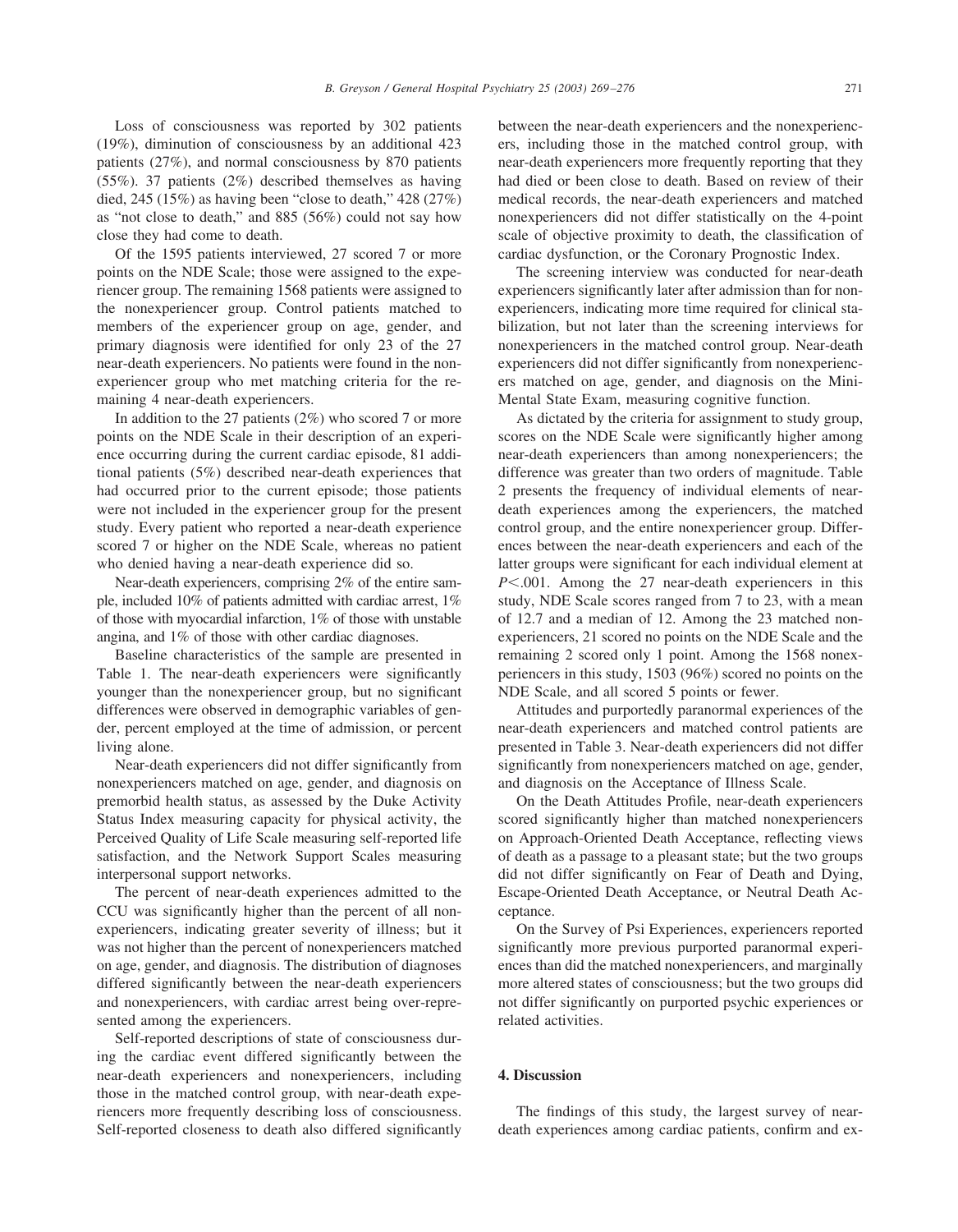<span id="page-3-0"></span>

| Table 1 |                                         |  |
|---------|-----------------------------------------|--|
|         | Baseline characteristics of the sample* |  |

| Characteristic                              | Matched               |                         |                      | All                       |         |
|---------------------------------------------|-----------------------|-------------------------|----------------------|---------------------------|---------|
|                                             | NDErs**<br>$(N = 27)$ | Non-NDErs<br>$(N = 23)$ | P Value <sup>†</sup> | Non-NDErs<br>$(N = 1568)$ | P Value |
| Demographics:                               |                       |                         |                      |                           |         |
| Age-yr                                      | $56 \pm 13$           | $59 \pm 12$             | 0.36                 | $64 \pm 13$               | 0.001   |
| Male sex-no. $(\%)$                         | 17(63)                | 15(65)                  | 0.96                 | 953 (61)                  | 0.82    |
| Employed-no. (%)                            | 10(37)                | 8(35)                   | 0.88                 | 448 (29)                  | 0.29    |
| Living alone-no. (%)                        | 2(7)                  | 6(26)                   | 0.07                 | 351 (22)                  | 0.07    |
| Premorbid health status:                    |                       |                         |                      |                           |         |
| Duke Activity Status Index                  | $30.8 \pm 19.1$       | $34.9 \pm 19.6$         | 0.55                 |                           |         |
| Perceived Quality of Life Scale             | $75.6 \pm 15.9$       | $77.0 \pm 16.0$         | 0.80                 |                           |         |
| Network Support Scales:                     |                       |                         |                      |                           |         |
| Instrumental network support                | $2.8 \pm 1.7$         | $2.1 \pm 1.2$           | 0.14                 |                           |         |
| Emotional support                           | $3.2 \pm 1.7$         | $2.5 \pm 1.4$           | 0.21                 |                           |         |
| Non-problem oriented support                | $8.7 \pm 2.3$         | $8.5 \pm 2.6$           | 0.83                 |                           |         |
| Clinical variables:                         |                       |                         |                      |                           |         |
| Admitted to CCU-no. $(\%)$                  | 20(74)                | 15(65)                  | 0.48                 | 655(42)                   | 0.001   |
| Diagnosis–no. $(\%)$                        |                       |                         | 0.81                 |                           | < 0.001 |
| Cardiac arrest                              | 11(41)                | 7(30)                   |                      | 105(7)                    |         |
| Myocardial infarction                       | 7(26)                 | 7(30)                   |                      | 478 (31)                  |         |
| Unstable angina                             | 6(22)                 | 6(26)                   |                      | 611 (39)                  |         |
| Other cardiac diagnosis                     | 3(11)                 | 3(13)                   |                      | 374 (24)                  |         |
| Self-reported consciousness-no. (%)         |                       |                         | 0.04                 |                           | < 0.001 |
| Loss of consciousness                       | 17(63)                | 7(30)                   |                      | 286 (18)                  |         |
| Diminished consciousness                    | 7(26)                 | 6(26)                   |                      | 416(27)                   |         |
| Normal consciousness                        | 3(11)                 | 10(43)                  |                      | 866 (55)                  |         |
| Self-reported closeness to death–no. $(\%)$ |                       |                         | 0.02                 |                           | < 0.001 |
| Considered dead                             | 7(26)                 | 1(4)                    |                      | 30(2)                     |         |
| Close to death                              | 14(52)                | 8(35)                   |                      | 232(15)                   |         |
| Not close to death                          | 3(11)                 | 2(9)                    |                      | 425 (27)                  |         |
| Cannot say                                  | 3(11)                 | 12(52)                  |                      | 881 (56)                  |         |
| Objective proximity to death-no. (%)        |                       |                         | 0.61                 |                           |         |
| Vital signs lost                            | 7(26)                 | 7(30)                   |                      |                           |         |
| Progression to loss of vital signs likely   | 9(33)                 | 8 (35)                  |                      |                           |         |
| Condition serious but not near death        | 9(33)                 | 8(35)                   |                      |                           |         |
| Condition not serious                       | 2(7)                  | 0(0)                    |                      |                           |         |
| Classification of cardiac function-no. (%)  |                       |                         | 0.33                 |                           |         |
| Cardiogenic shock                           | 2(7)                  | 0(0)                    |                      |                           |         |
| Severe heart failure                        | 7(26)                 | 3(13)                   |                      |                           |         |
| Heart failure                               | 7(26)                 | 7(30)                   |                      |                           |         |
| No evidence of heart failure                | 11(41)                | 13 (57)                 |                      |                           |         |
| Coronary Prognostic Index                   | $11.6 \pm 5.6$        | $9.3 \pm 3.8$           | 0.21                 |                           |         |
| Hospital day of interview                   | $7.4 \pm 10.7$        | $4.5 \pm 2.4$           | 0.22                 | $3.7 \pm 3.6$             | < 0.001 |
| Mini-Mental State Exam                      | $26.7 \pm 2.5$        | $27.3 \pm 2.7$          | 0.46                 |                           |         |
| <b>NDE Scale</b>                            | $12.7 \pm 5.5$        | $0.1 \pm 0.3$           | < 0.001              | $0.1 \pm 0.5$             | < 0.001 |
|                                             |                       |                         |                      |                           |         |

\* Plus-minus values are means  $\pm$  SD. Because of rounding, not all percentages total 100; \*\* NDErs = near-death experiencers; <sup>†</sup> P values are for the comparison between NDErs and either matched non-NDErs or all non-NDErs.

tend findings of the three comparable but smaller studies published within the past year. A Dutch study [\[3\]](#page-6-0) reported that 12% of cardiac patients described near-death experiences, and found no influence of unconsciousness, duration of arrest, or medication, although experiences were significantly associated with younger age. The latter finding was replicated in the present study. A British study [\[4\]](#page-6-0) reported that 11% of cardiac arrest survivors described near-death experiences, and found no influence of medications, electrolytes, or arterial blood gases, with the exception that the experiencers had higher partial pressure of oxygen than did control patients. A smaller American study [\[5\]](#page-6-0) reported that 23% of cardiac arrest survivors described near-death experiences. An older study of patients undergoing cardiac electrophysiology studies [\[17\]](#page-6-0) reported that 14% of 42 patients who experienced hemodynamic instability related to ventricular or supraventricular arrhythmias described near-death experiences. This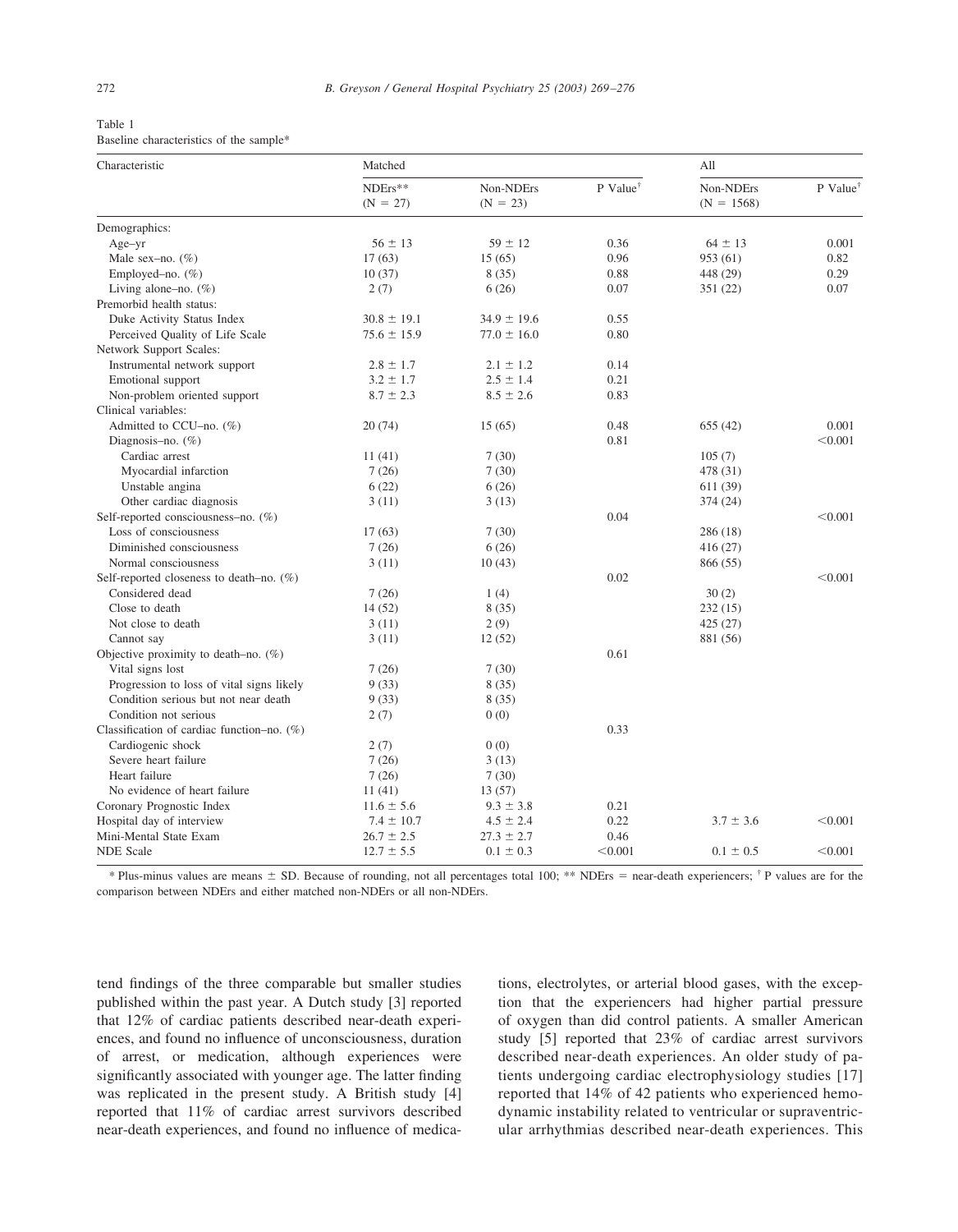<span id="page-4-0"></span>Table 2

| Element                                  | Matched               | All                     |                           |  |
|------------------------------------------|-----------------------|-------------------------|---------------------------|--|
|                                          | NDErs**<br>$(N = 27)$ | Non-NDErs<br>$(N = 23)$ | Non-NDErs<br>$(N = 1568)$ |  |
| Cognitive Elements-no. $(\%)$            |                       |                         |                           |  |
| Altered sense of time                    | 18(67)                | 1(4)                    | 39(2)                     |  |
| Accelerated thought processes            | 12(44)                | 1(4)                    | 20(1)                     |  |
| Life review                              | 8(30)                 | 0(0)                    | 5 (< 1)                   |  |
| Sense of sudden understanding            | 8(30)                 | 0(0)                    | 2 (< 1)                   |  |
| Affective Elements–no. $(\%)$            |                       |                         |                           |  |
| Feeling of peace                         | 23(85)                | 0(0)                    | 7 (< 1)                   |  |
| Seeing/feeling surrounded by light       | 19(70)                | 0(0)                    | 3 (< 1)                   |  |
| Feeling of joy                           | 18(67)                | 0(0)                    | 1 (< 1)                   |  |
| Feeling of cosmic unity/oneness          | 14(52)                | 0(0)                    | 2 (< 1)                   |  |
| Purportedly Paranormal Elements–no. (%)  |                       |                         |                           |  |
| Sense of being out of the physical body  | 19(70)                | 0(0)                    | 14(1)                     |  |
| Preternaturally vivid sensations         | 4(15)                 | 0(0)                    | $2 \,(1)$                 |  |
| Purported extrasensory perception        | 3(11)                 | 0(0)                    | 0(0)                      |  |
| Purported precognitive visions           | 2(7)                  | 0(0)                    | 0(0)                      |  |
| Apparent Transcendental Elements-no. (%) |                       |                         |                           |  |
| Sense of an "otherworldly" environment   | 17(63)                | 0(0)                    | $2 \,(1)$                 |  |
| Sense of deceased/religious spirits      | 14(52)                | 0(0)                    | 6 (< 1)                   |  |
| Sense of a border/"point of no return"   | 11(41)                | 0(0)                    | $2 \,(1)$                 |  |
| Sense of a mystical entity               | 7(26)                 | 0(0)                    | 1 (< 1)                   |  |

\*\* NDErs = near-death experiencers.

study's finding of near-death experiences among 10% of survivors of cardiac arrest is consistent with these previous reports.

A new finding in this study was the differential incidence of near-death experiences among patients with varying cardiac diagnoses. As hypothesized, those patients admitted with cardiac arrest reported significantly more near-death experiences than did patients admitted with other cardiac diagnoses. Near-death experiences were ten times more likely to be reported by survivors of cardiac arrest than by patients with any other cardiac diagnosis. Prior researchers have noted that near-death experiences occurring in the absence of documented cardiac arrest – so-called "feardeath experiences" – tend to include fewer sensations of bright light, enhanced cognitive function, and positive emotions than do experiences during documented cardiac arrest [\[18\].](#page-6-0) This study is the first report documenting the decreased frequency of near-death experiences in patients without documented cardiac arrest, a finding that supports the association between these experiences and proximity to death.

Given that association, it is reasonable to ask why the frequency of near-death experiences among patients resuscitated from cardiac arrest is as low as 10%. That percent-

Table 3

Attitudes and experiences of near-death experiencers and matched control patients\*

| Characteristic                     | Matched               |                         |                        |  |
|------------------------------------|-----------------------|-------------------------|------------------------|--|
|                                    | NDErs**<br>$(N = 27)$ | Non-NDErs<br>$(N = 23)$ | $P$ Value <sup>†</sup> |  |
| Acceptance of Illness Scale        | $25.1 \pm 6.2$        | $26.9 \pm 3.9$          | 0.22                   |  |
| Death Attitudes Profile:           |                       |                         |                        |  |
| Fear of death/dying                | $19.2 \pm 6.5$        | $16.5 \pm 6.6$          | 0.25                   |  |
| Approach-oriented death acceptance | $18.3 \pm 2.1$        | $15.7 \pm 3.3$          | 0.01                   |  |
| Escape-oriented death acceptance   | $14.9 \pm 3.6$        | $13.5 \pm 3.3$          | 0.25                   |  |
| Neutral death acceptance           | $17.6 \pm 3.2$        | $16.6 \pm 2.6$          | 0.35                   |  |
| Survey of Psi Experiences:         |                       |                         |                        |  |
| Purportedly psychic experiences    | $1.2 \pm 0.9$         | $1.5 \pm 1.1$           | 0.39                   |  |
| Purportedly paranormal experiences | $2.2 \pm 1.7$         | $0.9 \pm 1.0$           | 0.009                  |  |
| Altered states of consciousness    | $2.0 \pm 1.3$         | $1.1 \pm 1.1$           | 0.05                   |  |
| Psi-related activities             | $0.8 \pm 1.18$        | $0.7 \pm 0.7$           | 0.90                   |  |

\* Plus-minus values are means  $\pm$  SD. Because of rounding, not all percentages total 100; \*\* NDErs = near-death experiencers; <sup>†</sup> P values are for the comparison between NDErs and matched non-NDErs.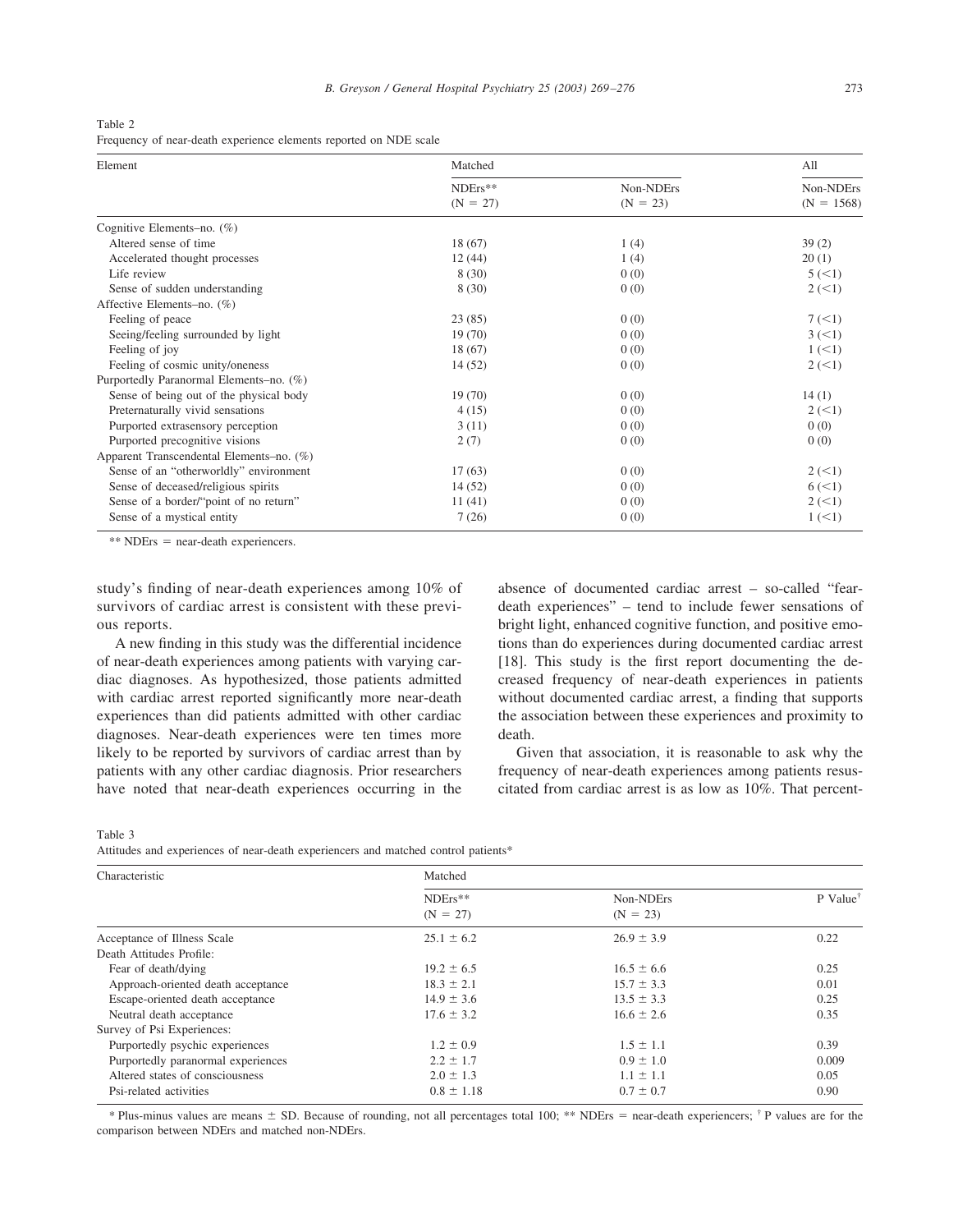age, of course, reflects not the proportion of cardiac arrest survivors who actually *have* near-death experiences, but rather the proportion who are able to recall such experiences and are willing to relate them to investigators. The amnesia that often accompanies cardiac arrest may well make it difficult or impossible for many experiencers to recall at a later time their subjective experiences during the arrest [\[19\].](#page-6-0) That hypothesis may explain the finding in this study and in the Dutch study that recall of near-death experiences was associated with younger age, as older survivors of cardiac arrest are more likely to suffer greater cerebral ischemia [\[3\].](#page-6-0) Another factor that may reduce the frequency of near-death experience reports is that those patients who do remember such experiences are often unwilling to disclose them to health professionals or researchers for fear of being ridiculed or being diagnosed as mentally ill [\[20\].](#page-6-0)

This study confirmed the utility of the NDE Scale in identifying patients who describe near-death experiences: there was a hundredfold difference between the mean scores of the near-death experiencers and the nonexperiencers, and each individual item on the scale statistically differentiated the experiencers both from the matched controls and from the entire sample of nonexperiencers. Five features of neardeath experiences were reported by more than two-thirds of the experiencers: an altered sense of time, a sense of being out of the physical body, seeing or feeling surrounded by light, and feelings of peace and of joy. Among those five features, only time distortion was reported by *any* of the matched control patients, and that was reported by only 4%; while none of these five features was reported by more than 2% of the entire sample of nonexperiencers.

Neurochemical models proposed to explain near-death experiences have implicated endorphins, putative unidentified ketaminelike endogenous hallucinogens, NMDA receptors, serotonin pathways, limbic system activation, temporal lobe anoxic seizures, and cerebral hypoxia or hypercarbia [\[21–22\].](#page-7-0) However, empirical evidence for a neural substrate of near-death experiences has remained elusive; and those models that have been studied empirically, such as the influence of blood gases, have been disconfirmed [\[4\].](#page-6-0) In the absence of an accepted animal correlate of mystical experience, neuroanatomic data have been largely limited to anecdotal studies [\[23–24\],](#page-7-0) although brain imaging studies of meditators have implicated increased frontal and decreased parietal lobe activity in experiences of cosmic unity and transcendence [\[25\].](#page-7-0) Although the underlying neurologic basis of near-death experiences remains conjectural at this point, available anecdotal evidence suggests involvement of endorphin-induced limbic lobe activity and/or NMDA receptor blockade by putative endogenous neuroprotective molecules [\[23\].](#page-7-0)

In this study, near-death experiencers were more likely than nonexperiencers to have suffered cardiac arrest, reported more loss of consciousness, and took longer to stabilize before they could be interviewed. However, nonexperiencers matched on age, gender, and diagnosis did not differ from the experiencers on any objective physiological variable measured in this study. This finding is perhaps not surprising, inasmuch as physiological changes were likely to have occurred only briefly, and with variability amongst individual patients. Nevertheless, these findings did not provide any support for physiological models of the etiology of near-death experiences.

Psychological models proposed to explain near-death experiences have implicated dissociation or depersonalization as a defense against the threat of death, absorption and wish-fulfilling hallucinations, state-dependent reactivation of birth memories, regression in the service of the ego, and reconstruction of distorted or partial memories after a period of unconsciousness [\[22,26\].](#page-7-0) Although there has been some evidence of dissociative tendencies in experiencers [\[27\],](#page-7-0) psychological models of near-death experiences have not been tested rigorously.

In this study, near-death experiencers reported greater approach-oriented death acceptance than did nonexperiencers. That finding of more positive views toward death complements prior research documenting reduced fear of death and death anxiety among near-death experiencers [\[28\].](#page-7-0) Furthermore, near-death experiencers in this study were more likely than nonexperiencers to believe they had died or been close to death. Both those findings are compatible with a psychological etiology for the experience, if they in fact preceded it. However, both those findings could also plausibly be the results of a pleasurable experience during a close brush with death. It cannot be determined from these data, collected after the brush with death, whether they were a cause or an effect of the near-death experience.

Most near-death experiencers themselves endorse a religious or spiritual model for understanding their experiences, interpreting them as actual separations from their physical bodies and glimpses of the afterlife [\[22\].](#page-7-0) Near-death experiences often exhibit the cardinal phenomenological features of mystical states and lead to characteristic spiritual growth that typically follows mystical experiences [\[29\].](#page-7-0) Whether or not near-death experiences can provide any evidence of life after death is a controversial question, but one that is not impervious to empirical exploration [\[30\].](#page-7-0)

We included in this study questions about prior purportedly paranormal experiences, because of previous reports of such events among near-death experiencers [\[31\].](#page-7-0) Experiencers in this study did in fact report more prior purportedly paranormal experiences than did nonexperiencers. That difference may suggest that persons who believe they have had paranormal experiences in the past are more likely to report near-death experiences; or it may suggest that persons who have near-death experiences are more likely retroactively to interpret past experiences as paranormal. Again, these data, collected after the experience, cannot distinguish between cause and effect. It is notable that experiencers and matched controls did not differ on reports of prior "psychic" experiences or related activities. That is, although experiencers are more likely to interpret past experiences as paranormal,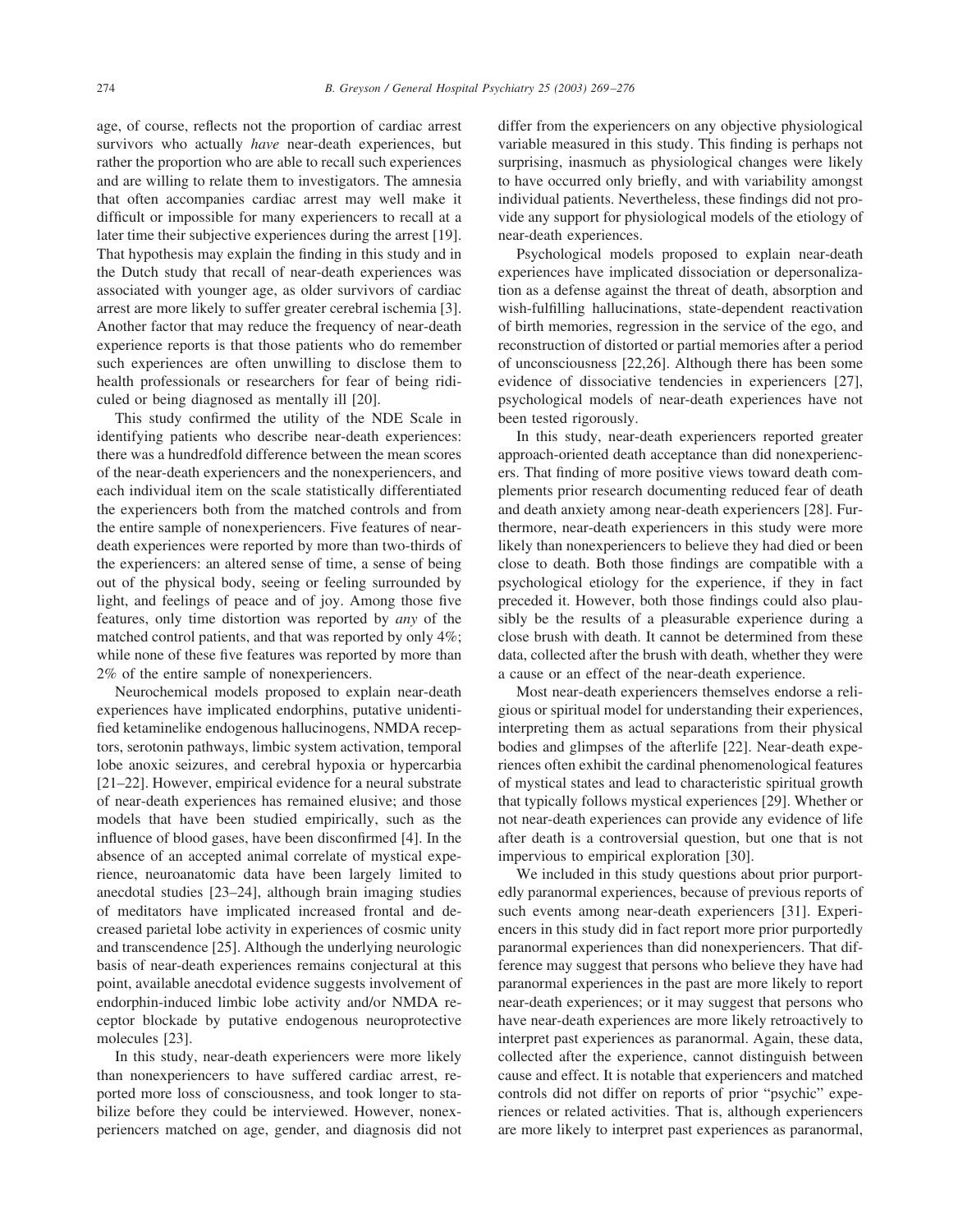<span id="page-6-0"></span>they are not more likely to have sought or experienced behaviors related to paranormal claims.

For four of the 27 near-death experiencers in this study, no patient subsequently admitted within the 3-year span of the study matched the experiencers' age, gender, and diagnosis. Those four unmatched experiencers were a 23-yearold man with ventricular fibrillation, a 49-year-old man with ventricular fibrillation, a 43-year-old woman with a ventricular tachycardia arrest, and a 64-year-old woman with ventricular fibrillation. These four unmatched experiencers tended to be younger than those for whom matched control patients were found. However, the mean ages of the matched  $(44.8 \pm 17.0 \text{ yrs})$  and unmatched experiencers  $(58.6 \pm 12.3 \text{ yrs})$  were not statistically different (t=1.98, df=25). Likewise, the matched and unmatched experiencers did not differ significantly in gender ( $\chi^2$ =0.34, df=1) or in diagnosis ( $\chi^2$ =2.85, df=4). Thus there is no basis to suspect that the failure to find matched control patients for four of the 27 experiencers influenced any of the statistical comparisons in this study.

No *one* physiological or psychological model by itself explains all the common features of near-death experiences. It is plausible that some features of these experiences may be attributable to neurochemical mechanisms, whereas others may be understood better as psychological reactions, and still others may resist explanation pending the development of new models of mental function [\[22\].](#page-7-0) The paradoxical occurrence of heightened, lucid awareness and logical thought processes during a period of impaired cerebral perfusion raises particularly perplexing questions for our current understanding of consciousness and its relation to brain function [\[21,22\].](#page-7-0) As prior researchers have concluded, a clear sensorium and complex perceptual processes during a period of apparent clinical death challenge the concept that consciousness is localized exclusively in the brain [3,4].

Assessing changes in patients' lives following their neardeath experiences was beyond the scope of this cross-sectional study. Retrospective studies have suggested a consistent pattern of changes in beliefs, attitudes, and values following near-death experiences [\[22,32\],](#page-7-0) some of which may affect psychosocial adaptation and adherence to treatment. Case studies have elucidated a variety of interpersonal and intrapsychic problems that may bring experiencers to the clinical attention of therapists, as well as therapeutic strategies with which clinicians can broach and manage these experiences [\[33\].](#page-7-0) It would be valuable to corroborate those reported aftereffects and the efficacy of those therapeutic approaches in a prospective, longitudinal study of a cohort of near-death experiencers.

#### **Acknowledgments**

This study was supported by a research grant from the Institut für Grenzgebiete der Psychologie und Psychohygiene, Freiburg i. Br., Germany. I am indebted to Ian Stevenson, M.D., for his help in designing this research; and to Christina Fritz, R.N., Tiffany Pankow, M.D., and Jim B. Tucker, M.D., for their invaluable assistance in conducting patient interviews and evaluating medical records.

#### **References**

- [1] Greyson B. The incidence of near-death experiences. Med Psychiatry 1998;1:92–99.
- [2] Cassem NH, Hackett TP. The setting of intensive care. In: Hackett TP, Cassem NH, editors. Massachusetts General Hospital Handbook of General Hospital Psychiatry. St. Louis, Mosby, 1978, 319–341.
- [3] van Lommel P, van Wees R, Meyers V, Elfferich I. Near-death experience in survivors of cardiac arrest: a prospective study in the Netherlands. Lancet 2001;358:2039–2045.
- [4] Parnia S, Waller DG, Yeates R, Fenwick P. A qualitative and quantitative study of the incidence, features and aetiology of near death experiences in cardiac arrest survivors. Resuscitation 2001;48:149– 156.
- [5] Schwaninger J, Eisenberg PR, Schechtman KB, Weiss AN. A prospective analysis of near-death experiences in cardiac arrest patients. J Near-Death Studies 2002;20:215–232.
- [6] Greyson B. The Near-Death Experience Scale: construction, reliability, and validity. J Nerv Ment Dis 1983;171:369–375.
- [7] Greyson B. Near-death encounters with and without near-death experiences: comparative NDE Scale profiles. J Near-Death Studies 1990;8:151–161.
- [8] Folstein MF, Folstein SE, McHugh PR. "Mini-Mental State:" a practical method for grading the cognitive state of patients for the clinician. J Psychiatr Res 1975;12:189–198.
- [9] Hlatky MA, Boineau RE, Higginbotham MB, et al. A brief selfadministered questionnaire to determine functional capacity (The Duke Activity Status Index). Am J Cardiol 1989;64:651–654.
- [10] Seeman TE, Syme SL. Social networks and coronary artery disease: a comparison of the structure and function of social relations as predictors of disease. Psychom Med 1987;49:341–354.
- [11] Patrick DL, Danis M, Southerland LI, Hong G. Quality of life following intensive care. J Gen Intern Med 1988;3:218–223.
- [12] Mason RC, Clark G, Reeves RB, Wagner SB. Acceptance and healing. J Relig Health 1969;8:123–142.
- [13] Gesser G, Wong PTP, Reker GT. Death attitudes across the life-span: the development and validation of the Death Attitude Profile (DAP). Omega 1987;18:113–128.
- [14] Palmer J. A community mail survey of psychic experiences. J Am Soc Psychical Res 1979;73:221–251.
- [15] Killip T, Kimball JT. Treatment of myocardial infarction in a coronary care unit: a two year experience with 250 patients. Am J Cardiol 1967;20:457–464.
- [16] Peel AAF, Semple T, Wang I, Lancaster WM, Dall JLG. A coronary prognostic index for grading the severity of infarction. Br Heart J 1962;24:745–760.
- [17] Milne CT. Cardiac electrophysiology studies and the near-death experience. Can Assoc Crit Care Nurs 1995;6:16–19.
- [18] Owens JE, Cook EW, Stevenson I. Features of "near-death experience" in relation to whether or not patients were near death. Lancet 1990;336:1175–1177.
- [19] Bass E. Cardiopulmonary arrest: pathophysiology and neurologic complications. Ann Int Med 1985;103:920–927.
- [20] Hoffman RF. Disclosure habits after near-death experiences: influences, obstacles, and listener selection. J Near-Death Studies 1995; 14:29–48.